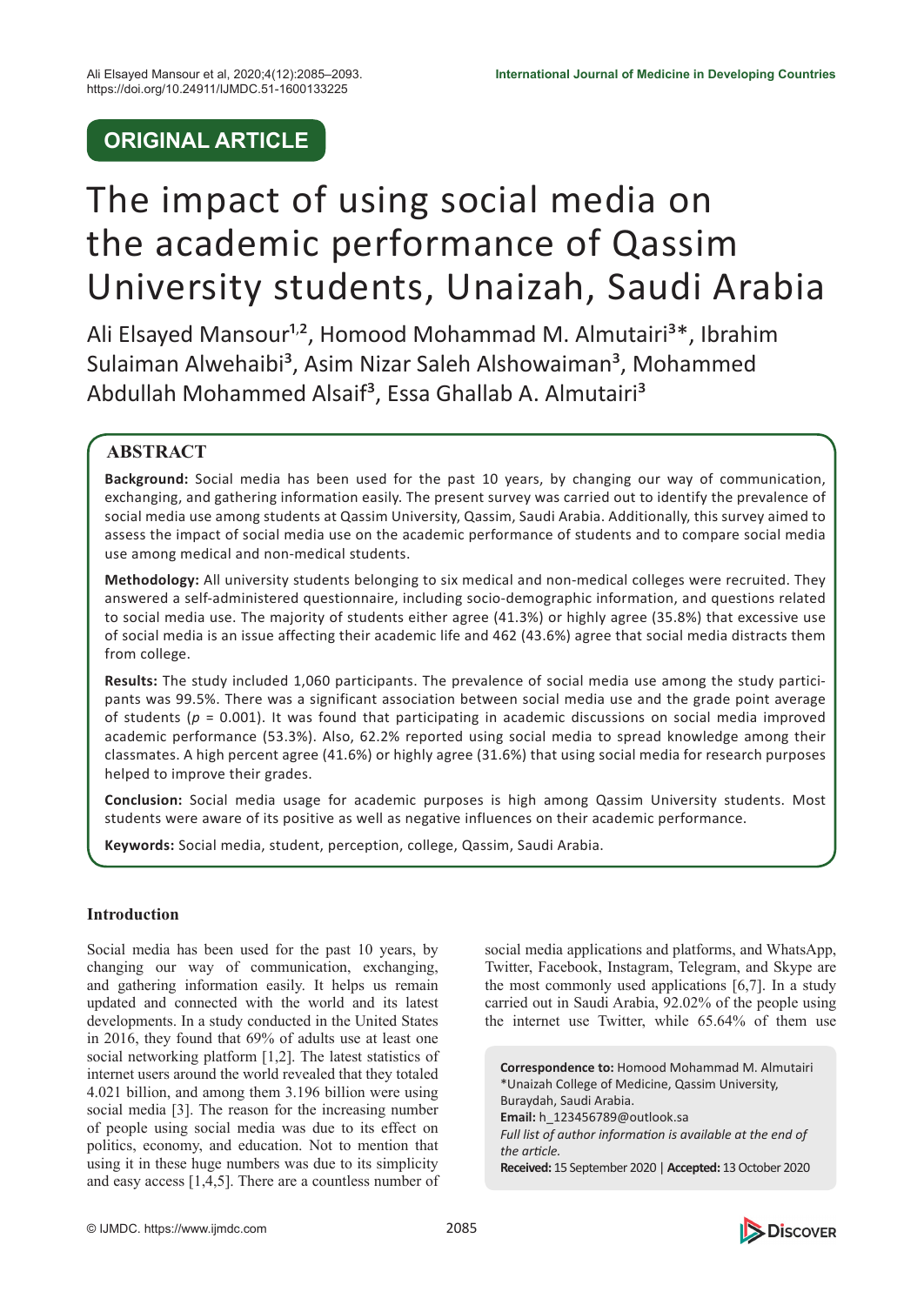Instagram, 63.19% of them use Facebook, and 36.20% use YouTube [8]. Lately, it has been noted that the use of social media has a strong impact on students' academic performance. Depending on the usage of the person, it might resolve in a positive or a negative outcome [9]. In a study that focused on the excessive use of social media, it showed that it may lead to addiction, particularly among female users. This study showed that there is a link between using social media for longer periods and academic performance. Even though it showed a little effect, it must be taken under consideration [10]. Looking toward the positive outcome, a study was conducted to check the improvements on social media on academic performance. It focuses on the students contacting their fellow students and tutors. It resulted in a better performance for the students depending on whether there is no overuse of social media [11]. The impact of social media and academic performance is highly dependent on the student; some use it to improve their academic performance and others are more distracted by it [12]. There is a study which showed that being able to manage your time on social media and study time, i.e., multitasking, should eliminate the risk of social media affecting the academic performance [13,14]. In our study, we compared the usage of social media networking between medical and non-medical students and assessed its impact on academic performance.

# **Methodology**

After the Institutional Review Board's approval, an observational, cross-sectional study was conducted among Qassim medical students (Unaizah College of Medicine, Unaizah College of Pharmacy, Almulaida College of Medicine) and non-medical students (Unaizah College of Engineering, Albukairiah College of Sciences And Arts, Almethnab College of Sciences and Arts), Qassim region, Saudi Arabia, during the academic year of 2019-2020. Data were collected using a validated, pretested questionnaire used in the study. Self-administered questionnaires were distributed among medical students of Unaizah College of Medicine, Unaizah College of Pharmacy, Almulaida College of Medicine, and non-medical students at Unaizah College of Engineering, Albukairiah College of Sciences and Arts, Almethnab College of Sciences and Arts at Qassim University, and a total of 1,060 participants completed the questionnaire. Responses were received and the questionnaire was in Arabic. The questionnaire was developed from the literature and formal discussions with experts. All the participants completed a questionnaire about the impact of social media usage on their academic performance which included sociodemographic characteristics and questions related to using social media (hours of using mobiles and other electronic devices, negative and positive impacts on academic performance, etc. The participants had the right to withdraw from the study at any time without any obligation toward the research team. Access to data is limited to investigators and authorized people.

No interventions and no additional investigations were carried out. A pilot study was conducted on 36 students (18 male and 18 female), 6 students from each college, before starting our study to test the validity of our questionnaire and to estimate the timing needed for each participant to complete the questionnaire. Data were tabulated and analyzed by using Statistical Package for the Social Sciences, v22. Qualitative data were represented as numbers and percentages. Pearson's chisquare and Fisher's exact tests as appropriate were used to investigate the association between two independent variables. Significance was considered at *p* < 0.05.

### **Results**

This cross-sectional study was designed to show the impact of social media use on the academic performance of Qassim University students. The study included 1,060 participants who fulfilled a self-administered questioner. Males constituted 58.6% and the most frequent (43.6%) age group was  $20-22$  years. There were  $415$   $(39.2\%)$ students from medical colleges compared to 645 (60.8%)

| <b>Table 1.</b> Socio-demographic characteristics of the study |
|----------------------------------------------------------------|
| participants.                                                  |

|                                |                                | $\overline{ }$ | ℅     |
|--------------------------------|--------------------------------|----------------|-------|
| Gender                         | Female                         | 439            | 41.4% |
|                                | Male                           | 621            | 58.6% |
|                                | 18-20                          | 227            | 21.4% |
| Age (years)                    | $20 - 22$                      | 462            | 43.6% |
|                                | $22 - 24$                      | 260            | 24.5% |
|                                | >24                            | 111            | 10.5% |
| Major                          | Medical                        | 415            | 39.2% |
|                                | Non-medical                    | 645            | 60.8% |
|                                | Higher education               | 402            | 37.9% |
|                                | High school diploma            | 209            | 19.7% |
| Father's level<br>of education | Bachelor's degree              | 148            | 14.0% |
|                                | Diploma                        | 119            | 11.2% |
|                                | Did not finish high school     | 182            | 17.2% |
|                                | Higher education               | 325            | 30.7% |
|                                | High school diploma            | 211            | 19.9% |
| Mother's level<br>of education | <b>BA</b>                      | 145            | 13.7% |
|                                | Diploma                        | 59             | 5.6%  |
|                                | Did not finish high school     | 320            | 30.2% |
|                                | Insufficient and is not saving | 59             | 5.6%  |
| Income level                   | Sufficient but is not saving   | 351            | 33.1% |
|                                | Sufficient and is saving       | 626            | 59.1% |
|                                | Indebted                       | 24             | 2.3%  |
|                                | $3$                            | 143            | 13.5% |
|                                | $3.5 - 4$                      | 332            | 31.3% |
| <b>GPA</b>                     | $4 - 4.5$                      | 319            | 30.1% |
|                                | $4.5 - 5$                      | 266            | 25.1% |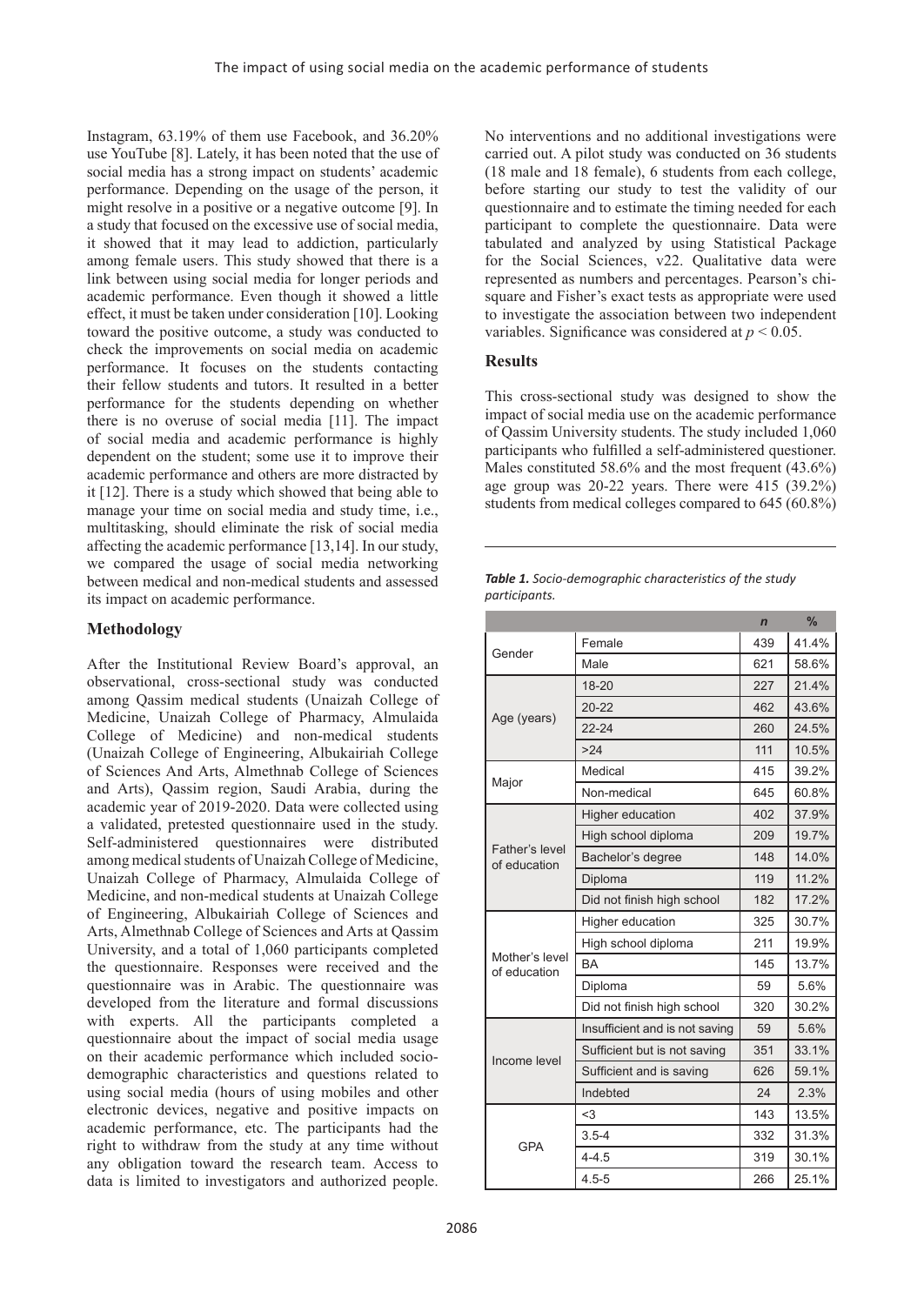from non-medical colleges. Their grade point average  $(GPA)$  was most frequently  $(31.3\%)$  3.5-4 and 4-4.5 (30.1%). The education of father and mother was ranked as higher education in 37.9% and 30.7%, respectively (Table 1).

The prevalence of social media use among the study participants was 99.5%. The used networks included Twitter (12.0%), Snapchat (10.9%), You Tube (7.9%), and WhatsApp (7.3%), while the majority (57.9%) used more than one type. About two-thirds reported of using more than three websites for more than 3 hours (62.0% and 65.3%, respectively). Most of the respondents (39.0%) used social media for multiple purposes, including chatting, communicating with professors and

students, uploading images, and downloading audio or video content, blogging, and conducting research and surveys. The groups followed on social media were entertainment besides education and general information in 46.1% of the participants (Table 2).

Furthermore, using more than one type of social media was significantly higher among medical students  $(p < 0.001)$ . Whereas, the time spent on social media was comparable in both groups ( $p = 0.107$ ). Single use of social media for just communicating with professors and students, uploading images, downloading audio or video content, blogging, or for conducting research and surveys was significantly higher among non-medical students  $(p \le 0.001)$ . Likewise, single use for entertainment,

|                                                     |                                               | <b>Major</b>   |                |             |                    |             |              |            |  |
|-----------------------------------------------------|-----------------------------------------------|----------------|----------------|-------------|--------------------|-------------|--------------|------------|--|
|                                                     |                                               |                | <b>Medical</b> |             | <b>Non-medical</b> |             | <b>Total</b> |            |  |
|                                                     |                                               | $\mathbf n$    | $\frac{0}{0}$  | $\mathbf n$ | $\frac{0}{0}$      | $\mathbf n$ | $\%$         | p-value    |  |
|                                                     | I do not use social media                     | $\mathbf{1}$   | 0.2%           | 4           | 0.6%               | 5           | 0.5%         |            |  |
|                                                     | WhatsApp                                      | 12             | 2.9%           | 65          | 10.1%              | 77          | 7.3%         |            |  |
|                                                     | YouTube                                       | 22             | 5.3%           | 62          | 9.6%               | 84          | 7.9%         |            |  |
| What social media websites<br>do you use?           | Snapchat                                      | 18             | 4.3%           | 98          | 15.2%              | 116         | 10.9%        | $< 0.001*$ |  |
|                                                     | Twitter                                       | 35             | 8.4%           | 92          | 14.3%              | 127         | 12.0%        |            |  |
|                                                     | Combination                                   | 323            | 77.8%          | 291         | 45.1%              | 614         | 57.9%        |            |  |
|                                                     | <b>Others</b>                                 | $\overline{4}$ | 1.0%           | 33          | 5.1%               | 37          | 3.5%         |            |  |
|                                                     | One                                           | 8              | 1.9%           | 31          | 4.8%               | 39          | 3.7%         |            |  |
| How many social media                               | Two                                           | 40             | 9.7%           | 93          | 14.5%              | 133         | 12.6%        | $< 0.001*$ |  |
| websites do you use?                                | <b>Three</b>                                  | 78             | 18.8%          | 151         | 23.6%              | 229         | 21.7%        |            |  |
|                                                     | More than 3                                   | 288            | 69.6%          | 366         | 57.1%              | 654         | 62.0%        |            |  |
|                                                     | 30 minutes                                    | 6              | 1.4%           | 14          | 2.2%               | 20          | 1.9%         |            |  |
| How many hours do you                               | 1 hour                                        | 29             | 7.0%           | 71          | 11.1%              | 100         | 9.5%         | 0.107      |  |
| spend each day on social<br>media?                  | 2 hours                                       | 96             | 23.2%          | 150         | 23.4%              | 246         | 23.3%        |            |  |
|                                                     | More than 3 hours                             | 283            | 68.4%          | 406         | 63.3%              | 689         | 65.3%        |            |  |
|                                                     | Downloading audio or<br>video content         | 11             | 2.7%           | 26          | 4.1%               | 37          | 3.5%         |            |  |
|                                                     | Uploading images                              | $\mathbf{1}$   | 0.2%           | 37          | 5.8%               | 38          | 3.6%         |            |  |
|                                                     | Communicating with<br>professors and students | 9              | 2.2%           | 32          | 5.0%               | 41          | 3.9%         |            |  |
| What is your main purpose<br>in using social media? | Conducting research<br>and surveys            | $\overline{7}$ | 1.7%           | 42          | 6.6%               | 49          | 4.6%         | $< 0.001*$ |  |
|                                                     | <b>Blogging</b>                               | 14             | 3.4%           | 50          | 7.8%               | 64          | 6.1%         |            |  |
|                                                     | Chatting                                      | 84             | 20.3%          | 135         | 21.1%              | 219         | 20.8%        |            |  |
|                                                     | Combination                                   | 220            | 53.1%          | 191         | 29.8%              | 411         | 39.0%        |            |  |
|                                                     | <b>Others</b>                                 | 68             | 16.4%          | 128         | 20.0%              | 196         | 18.6%        |            |  |
|                                                     | Entertainment                                 | 77             | 18.6%          | 197         | 30.7%              | 274         | 26.0%        |            |  |
|                                                     | Education                                     | 27             | 6.5%           | 70          | 10.9%              | 97          | 9.2%         |            |  |
| What groups do you follow<br>on social media?       | General Information                           | 15             | 3.6%           | 88          | 13.7%              | 103         | 9.8%         | $< 0.001*$ |  |
|                                                     | Combination                                   | 273            | 65.9%          | 213         | 33.2%              | 486         | 46.1%        |            |  |
|                                                     | <b>Others</b>                                 | 22             | 5.3%           | 73          | 11.4%              | 95          | 9.0%         |            |  |

*Table 2. Prevalence and nature of social media use among medical and non-medical students.*

\*Significant at *p* < 0.05.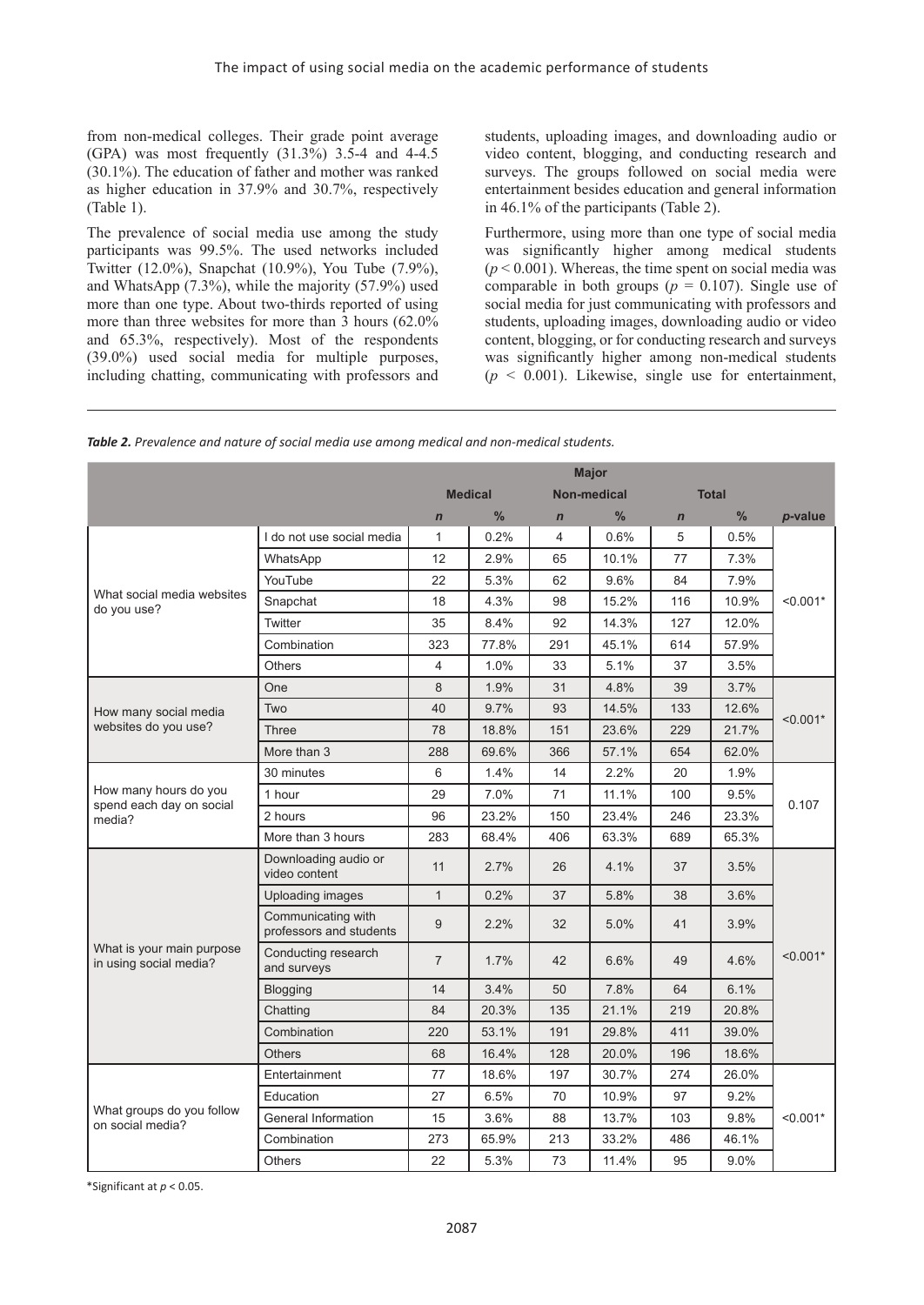education, or general information was significantly higher among non-medical students. However, it was noted that using for multiple purposes and following different groups on social media was significantly higher among medical students ( $p < 0.001$ ) (Table 2). Table 3 demonstrates a significant association between using social media and the GPA of the students ( $p = 0.001$ ). Using WhatsApp, YouTube, and a combination of more than one type of social media was significantly associated with a 4-4.5 GPA, whereas using Snapchat and Twitter was

significantly associated with a 3.5-4 GPA. Additionally, using social media was significantly higher among the 20-22 age group ( $p < 0.001$ ). However, gender did not exhibit a significant association with social media use  $(p = 0.109)$ .

Table 4 demonstrates the student's views on the relationship between age and using social media. There was an agreement among most of the students that age has an impact on social media usage (65.6%), social media websites are less popular among older generations

*Table 3. Association of gender, age, GPA, and the nature of social media use.*

| Use and nature of social media |           |                |               |                 |               |                |               |                 |               |                |               |                    |               |            |
|--------------------------------|-----------|----------------|---------------|-----------------|---------------|----------------|---------------|-----------------|---------------|----------------|---------------|--------------------|---------------|------------|
|                                |           |                | <b>No</b>     | <b>WhatsApp</b> |               | YouTube        |               | <b>Snapchat</b> |               | <b>Twitter</b> |               | <b>Combination</b> |               |            |
|                                |           | $\mathbf n$    | $\frac{0}{0}$ | $\mathbf n$     | $\frac{0}{0}$ | $\overline{n}$ | $\frac{0}{0}$ | $\mathbf n$     | $\frac{0}{6}$ | $\mathbf n$    | $\frac{9}{6}$ | $\mathbf n$        | $\frac{0}{6}$ | p-value    |
| Gender                         | Female    |                | 20.0%         | 22              | 28.6%         | 30             | 35.7%         | 53              | 45.7%         | 50             | 39.4%         | 264                | 43.0%         | 0.109      |
|                                | Male      | 4              | 80.0%         | 55              | 71.4%         | 54             | 64.3%         | 63              | 54.3%         | 77             | 60.6%         | 350                | 57.0%         |            |
|                                | $18 - 20$ | 3              | 60.0%         | 12              | 15.6%         | 19             | 22.6%         | 22              | 19.0%         | 30             | 23.6%         | 127                | 20.7%         | $< 0.001*$ |
|                                | $20 - 22$ |                | 20.0%         | 36              | 46.8%         | 43             | 51.2%         | 55              | 47.4%         | 72             | 56.7%         | 240                | 39.1%         |            |
| Age                            | $22 - 24$ |                | 20.0%         | 12              | 15.6%         | 14             | 16.7%         | 29              | 25.0%         | 20             | 15.7%         | 178                | 29.0%         |            |
|                                | >24       | $\Omega$       | 0.0%          | 17              | 22.1%         | 8              | 9.5%          | 10              | 8.6%          | 5              | 3.9%          | 69                 | 11.2%         |            |
|                                | $<$ 3     | $\overline{2}$ | 40.0%         | 22              | 28.6%         | 14             | 16.7%         | 22              | 19.0%         | 11             | 8.7%          | 63                 | 10.3%         |            |
| <b>GPA</b>                     | $3.5 - 4$ |                | 20.0%         | 19              | 24.7%         | 22             | 26.2%         | 41              | 35.3%         | 46             | 36.2%         | 191                | 31.1%         | $0.001*$   |
|                                | $4 - 4.5$ |                | 20.0%         | 24              | 31.2%         | 31             | 36.9%         | 28              | 24.1%         | 41             | 32.3%         | 188                | 30.6%         |            |
|                                | $4.5 - 5$ |                | 20.0%         | 12              | 15.6%         | 17             | 20.2%         | 25              | 21.6%         | 29             | 22.8%         | 172                | 28.0%         |            |

\*Significant at *p* < 0.05.

#### *Table 4. Student's perception of the relationship between social media use and age.*

|                                   |                   | <b>Major</b> |                |             |             |              |               |          |  |
|-----------------------------------|-------------------|--------------|----------------|-------------|-------------|--------------|---------------|----------|--|
|                                   |                   |              | <b>Medical</b> |             | Non-medical | <b>Total</b> |               |          |  |
|                                   |                   | $\mathbf n$  | $\%$           | $\mathbf n$ | $\%$        | $\mathbf n$  | $\frac{0}{0}$ | p-value  |  |
|                                   | <b>Disagree</b>   | 89           | 21.4%          | 179         | 27.8%       | 268          | 25.3%         |          |  |
| Age has an impact on social media | Strongly disagree | 38           | 9.2%           | 59          | 9.1%        | 97           | 9.2%          | 0.133    |  |
| usage.                            | Agree             | 173          | 41.7%          | 249         | 38.6%       | 422          | 39.8%         |          |  |
|                                   | Strongly agree    | 115          | 27.7%          | 158         | 24.5%       | 273          | 25.8%         |          |  |
|                                   | <b>Disagree</b>   | 181          | 43.6%          | 271         | 42.0%       | 452          | 42.6%         |          |  |
| Social media is becoming tedious  | Strongly disagree | 77           | 18.6%          | 95          | 14.7%       | 172          | 16.2%         |          |  |
| and I am getting older for them.  | Agree             | 102          | 24.6%          | 201         | 31.2%       | 303          | 28.6%         | 0.088    |  |
|                                   | Strongly agree    | 55           | 13.3%          | 78          | 12.1%       | 133          | 12.5%         |          |  |
|                                   | <b>Disagree</b>   | 106          | 25.5%          | 162         | 25.1%       | 268          | 25.3%         |          |  |
| Social media websites are less    | Strongly disagree | 38           | 9.2%           | 51          | 7.9%        | 89           | 8.4%          | 0.886    |  |
| popular among older generations.  | Agree             | 171          | 41.2%          | 269         | 41.7%       | 440          | 41.5%         |          |  |
|                                   | Strongly agree    | 100          | 24.1%          | 163         | 25.3%       | 263          | 24.8%         |          |  |
|                                   | <b>Disagree</b>   | 47           | 11.3%          | 88          | 13.6%       | 135          | 12.7%         |          |  |
| Younger generations are the most  | Strongly disagree | 15           | 3.6%           | 44          | 6.8%        | 59           | 5.6%          |          |  |
| active users of social media.     | Agree             | 148          | 35.7%          | 269         | 41.7%       | 417          | 39.3%         | $0.001*$ |  |
|                                   | Strongly agree    | 205          | 49.4%          | 244         | 37.8%       | 449          | 42.4%         |          |  |

\*Significant at *p* < 0.05.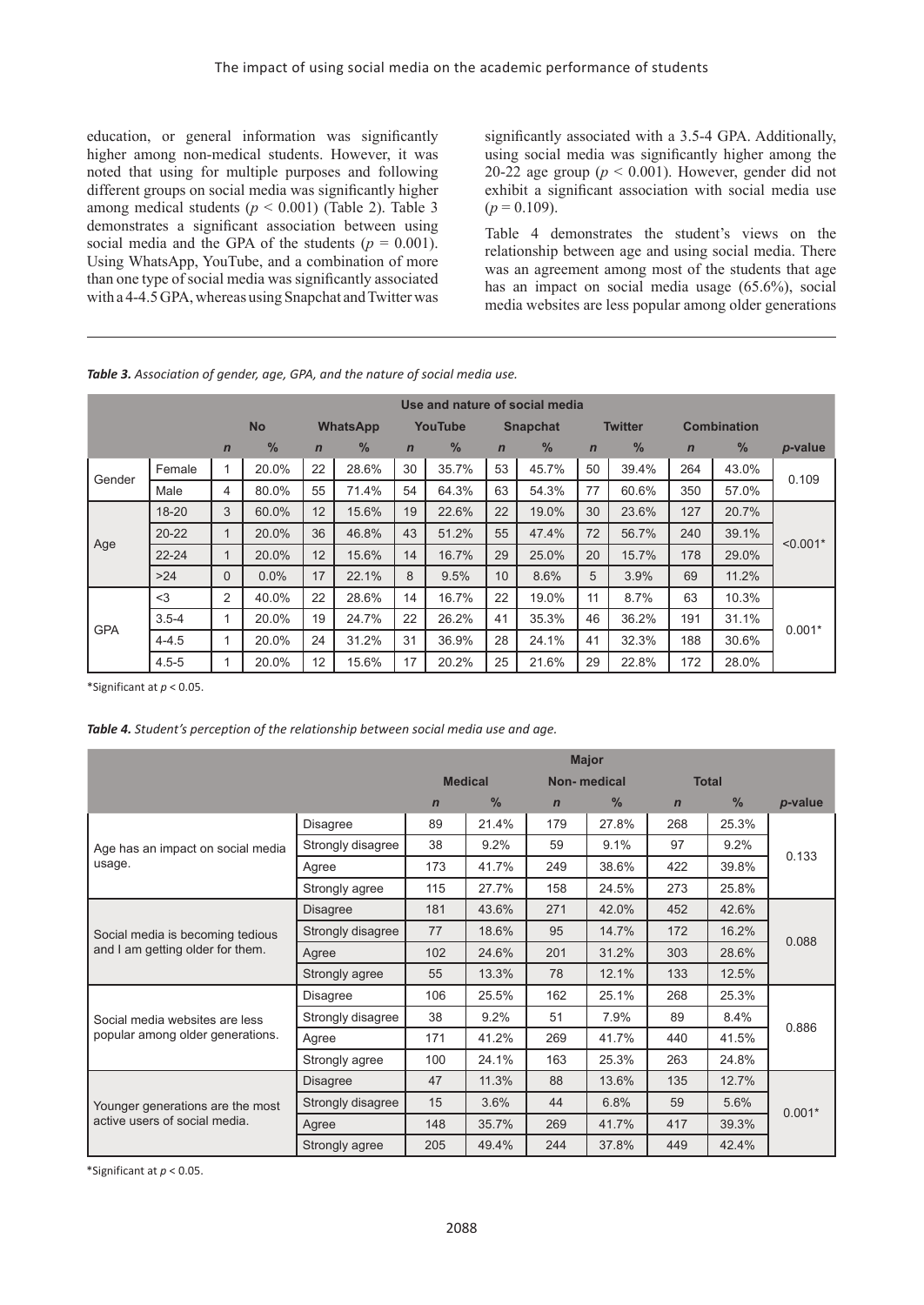(66.3%), and younger generations are the most active users of social media (81.7%).

Student's perception of the negative impact of social media on their academic performance is illustrated in Table 5. The majority of students either agree (41.3%) or strongly agree (35.8%) that excessive use of social media is an issue affecting their academic life, and 462 (43.6%) agree that social media distracted them from college. Furthermore, a high percent (43.1%) agree that social media affected their lifestyle and 40.1% strongly agree that they spend many hours on social media than in reading. Moreover, students in medical colleges were more significantly aware that social media distracted them from college ( $p = 0.002$ ), affecting their lifestyle  $(p = 0.035)$ , and that they did not depend exclusively on

the information they get from social media ( $p < 0.001$ ) compared to their counterparts.

Awareness of a positive impact of social media on the academic performance of students is shown in Table 6. The agreement that participation in academic discussions on social media improved academic performance was reported by 53.3%. Also, 62.2% reported using social media to spread knowledge among their classmates. A high percent agree  $(41.6\%)$  or strongly agree  $(31.6\%)$ that using social medial for research purposes helped to improve their grades. The majority (75%) agree that they use some websites as resources to fulfill what they have learned in class. Using social media to fulfill what has been learned in class and for research purposes to improve grades was more frequently reported by medical

|  |  |  |  |  |  |  |  |  |  | Table 5. Student's perception of the negative impact of social media on their academic performance. |
|--|--|--|--|--|--|--|--|--|--|-----------------------------------------------------------------------------------------------------|
|--|--|--|--|--|--|--|--|--|--|-----------------------------------------------------------------------------------------------------|

|                                                                          |                   | <b>Major</b> |                |             |                    |              |       |            |  |
|--------------------------------------------------------------------------|-------------------|--------------|----------------|-------------|--------------------|--------------|-------|------------|--|
|                                                                          |                   |              | <b>Medical</b> |             | <b>Non-medical</b> | <b>Total</b> |       |            |  |
|                                                                          |                   | $\mathbf n$  | $\frac{0}{0}$  | $\mathbf n$ | $\frac{0}{0}$      | $\mathbf n$  | $\%$  | p-value    |  |
|                                                                          | <b>Disagree</b>   | 67           | 16.1%          | 134         | 20.8%              | 201          | 19.0% |            |  |
| Excessive use of social media is an                                      | Strongly disagree | 19           | 4.6%           | 22          | 3.4%               | 41           | 3.9%  | 0.247      |  |
| issue affecting my academic life.                                        | Agree             | 176          | 42.4%          | 262         | 40.6%              | 438          | 41.3% |            |  |
|                                                                          | Strongly agree    | 153          | 36.9%          | 227         | 35.2%              | 380          | 35.8% |            |  |
|                                                                          | <b>Disagree</b>   | 81           | 19.5%          | 186         | 28.8%              | 267          | 25.2% |            |  |
| Social media is distracting me from                                      | Strongly disagree | 22           | 5.3%           | 30          | 4.7%               | 52           | 4.9%  | $0.002*$   |  |
| college.                                                                 | Agree             | 183          | 44.1%          | 279         | 43.3%              | 462          | 43.6% |            |  |
|                                                                          | Strongly agree    | 129          | 31.1%          | 150         | 23.3%              | 279          | 26.3% |            |  |
|                                                                          | Disagree          | 71           | 17.1%          | 105         | 16.3%              | 176          | 16.6% |            |  |
| I can't compare the hours I spend<br>on social media with the ones I     | Strongly disagree | 17           | 4.1%           | 34          | 5.3%               | 51           | 4.8%  | 0.819      |  |
| spend reading.                                                           | Agree             | 158          | 38.1%          | 250         | 38.8%              | 408          | 38.5% |            |  |
|                                                                          | Strongly agree    | 169          | 40.7%          | 256         | 39.7%              | 425          | 40.1% |            |  |
|                                                                          | <b>Disagree</b>   | 181          | 43.6%          | 275         | 42.6%              | 456          | 43.0% |            |  |
| My grades stopped improving since                                        | Strongly disagree | 54           | 13.0%          | 105         | 16.3%              | 159          | 15.0% |            |  |
| I started using social media.                                            | Agree             | 114          | 27.5%          | 178         | 27.6%              | 292          | 27.5% | 0.411      |  |
|                                                                          | Strongly agree    | 66           | 15.9%          | 87          | 13.5%              | 153          | 14.4% |            |  |
|                                                                          | <b>Disagree</b>   | 134          | 32.3%          | 229         | 35.5%              | 363          | 34.2% |            |  |
| Use of social media has a negative                                       | Strongly disagree | 33           | 8.0%           | 62          | 9.6%               | 95           | 9.0%  | 0.322      |  |
| impact on my academic perfor-<br>mance.                                  | Agree             | 154          | 37.1%          | 233         | 36.1%              | 387          | 36.5% |            |  |
|                                                                          | Strongly agree    | 94           | 22.7%          | 121         | 18.8%              | 215          | 20.3% |            |  |
|                                                                          | <b>Disagree</b>   | 94           | 22.7%          | 192         | 29.8%              | 286          | 27.0% |            |  |
| Using social media is affecting my                                       | Strongly disagree | 33           | 8.0%           | 56          | 8.7%               | 89           | 8.4%  | $0.035*$   |  |
| lifestyle.                                                               | Agree             | 199          | 48.0%          | 258         | 40.0%              | 457          | 43.1% |            |  |
|                                                                          | Strongly agree    | 89           | 21.4%          | 139         | 21.6%              | 228          | 21.5% |            |  |
|                                                                          | <b>Disagree</b>   | 189          | 45.5%          | 264         | 40.9%              | 453          | 42.7% |            |  |
| I rely exclusively on the information<br>I get from social media without | Strongly disagree | 116          | 28.0%          | 112         | 17.4%              | 228          | 21.5% | $< 0.001*$ |  |
| consulting other sources.                                                | Agree             | 78           | 18.8%          | 191         | 29.6%              | 269          | 25.4% |            |  |
|                                                                          | Strongly agree    | 32           | 7.7%           | 78          | 12.1%              | 110          | 10.4% |            |  |

\*Significant at *p* < 0.05.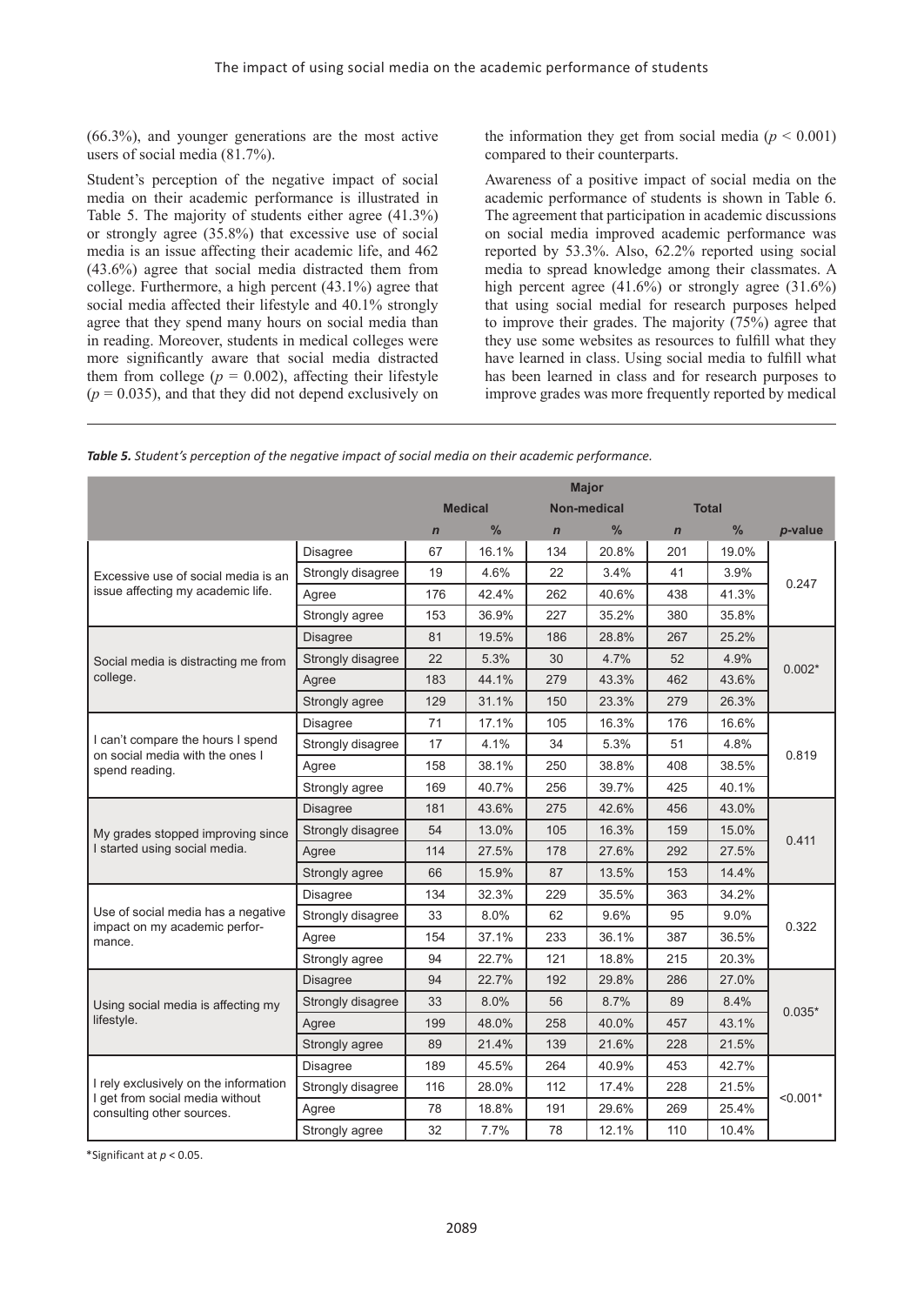|                                                                                   |                   | <b>Major</b> |                |             |                    |              |               |            |
|-----------------------------------------------------------------------------------|-------------------|--------------|----------------|-------------|--------------------|--------------|---------------|------------|
|                                                                                   |                   |              | <b>Medical</b> |             | <b>Non-medical</b> | <b>Total</b> |               |            |
|                                                                                   |                   | $\mathbf n$  | $\frac{0}{0}$  | $\mathbf n$ | $\frac{0}{0}$      | $\mathbf n$  | $\frac{0}{0}$ | p-value    |
|                                                                                   | <b>Disagree</b>   | 177          | 42.7%          | 218         | 33.8%              | 395          | 37.3%         |            |
| I participate in academic discussions<br>on social media which improved my        | Strongly disagree | 36           | 8.7%           | 64          | 9.9%               | 100          | 9.4%          | $0.016*$   |
| academic performance.                                                             | Agree             | 148          | 35.7%          | 246         | 38.1%              | 394          | 37.2%         |            |
|                                                                                   | Strongly agree    | 54           | 13.0%          | 117         | 18.1%              | 171          | 16.1%         |            |
|                                                                                   | <b>Disagree</b>   | 111          | 26.7%          | 174         | 27.0%              | 285          | 26.9%         |            |
| I use social media to spread                                                      | Strongly disagree | 33           | 8.0%           | 61          | 9.5%               | 94           | 8.9%          | 0.846      |
| knowledge among my classmates.                                                    | Agree             | 181          | 43.6%          | 277         | 42.9%              | 458          | 43.2%         |            |
|                                                                                   | Strongly agree    | 90           | 21.7%          | 133         | 20.6%              | 223          | 21.0%         |            |
|                                                                                   | <b>Disagree</b>   | 76           | 18.3%          | 136         | 21.1%              | 212          | 20.0%         |            |
| Using social medial for research                                                  | Strongly disagree | 13           | 3.1%           | 59          | 9.1%               | 72           | 6.8%          | $0.001*$   |
| purposes helps improve my grades.                                                 | Agree             | 181          | 43.6%          | 260         | 40.3%              | 441          | 41.6%         |            |
|                                                                                   | Strongly agree    | 145          | 34.9%          | 190         | 29.5%              | 335          | 31.6%         |            |
|                                                                                   | <b>Disagree</b>   | 57           | 13.7%          | 136         | 21.1%              | 193          | 18.2%         |            |
| I use some websites as resources                                                  | Strongly disagree | 21           | 5.1%           | 51          | 7.9%               | 72           | 6.8%          | $< 0.001*$ |
| to fulfill what I have learned in class.                                          | Agree             | 169          | 40.7%          | 268         | 41.6%              | 437          | 41.2%         |            |
|                                                                                   | Strongly agree    | 168          | 40.5%          | 190         | 29.5%              | 358          | 33.8%         |            |
|                                                                                   | <b>Disagree</b>   | 182          | 43.9%          | 225         | 34.9%              | 407          | 38.4%         |            |
| I would not perform well<br>academically even if I stopped<br>using social media. | Strongly disagree | 82           | 19.8%          | 131         | 20.3%              | 213          | 20.1%         |            |
|                                                                                   | Agree             | 102          | 24.6%          | 193         | 29.9%              | 295          | 27.8%         | $0.022*$   |
|                                                                                   | Strongly agree    | 49           | 11.8%          | 96          | 14.9%              | 145          | 13.7%         |            |

*Table 6. Student's perception of the positive impact on social media on their academic performance.*

\*Significant at *p* < 0.05.

students ( $p < 0.001$ ). On the other hand, non-medical students showed a significantly higher agreement that participation in academic discussions on social media improved their academic performance  $(p = 0.016)$ 

### **Discussion**

Social media usage is currently one of the most common activities among children, adolescents, and adults. Social media provides an easy way of entertainment and communication, in addition to accessing up-todate information and news [15]. This is the first study that explores the effect of social media on the academic performance of university students in the Qassim region, Saudi Arabia. The study included 1,060 participants constituting all university students belonging to six medical (medicine and pharmacy) and non-medical (engineering and science and arts) colleges. In the present study, the prevalence of social media use among the study participants was 99.5%. This finding coincides with Perrin [16], who stated that the use of social media among American adults aged 18-29 years, who represent a high percentage of university students, rose from 12% in 2005 to 90% in 2015. Another survey from Turkey reported 93.4% prevalence among medical students [17]. A much higher (100%) prevalence was reported

among second-year medical students in Iraq [18]. The reported high prevalence is attributed to the embedded use of social media among the young generation's lifestyle, as well as the current common use of social media as a method of communication between the college administration and the students[19]. In this survey, the study participants indicated common use of Twitter (12.0%) and Snapchat (10.9%), followed by YouTube (7.9%) and WhatsApp (7.3%). Multiuse of more than one type was the most frequent (57.9%). A similar study reported that Twitter was the most popular social network, followed by Facebook among Saudi students [20]. Females have empirically been shown to be more interested in using social media than males [21]. However, the present study attained a different result; it shows that there are no gender-related differences regarding using social media. The majority (81.7%) of study participants believed that younger generations are the most active users of social media. This agrees with Andreassen et al. [22], who demonstrated an addictive use of social media among youth. The present study demonstrated significant differences between medical and non-medical students in using social media. Multitasking of social media for many purposes, including chatting, communicating with professors and students, uploading images, and downloading audio or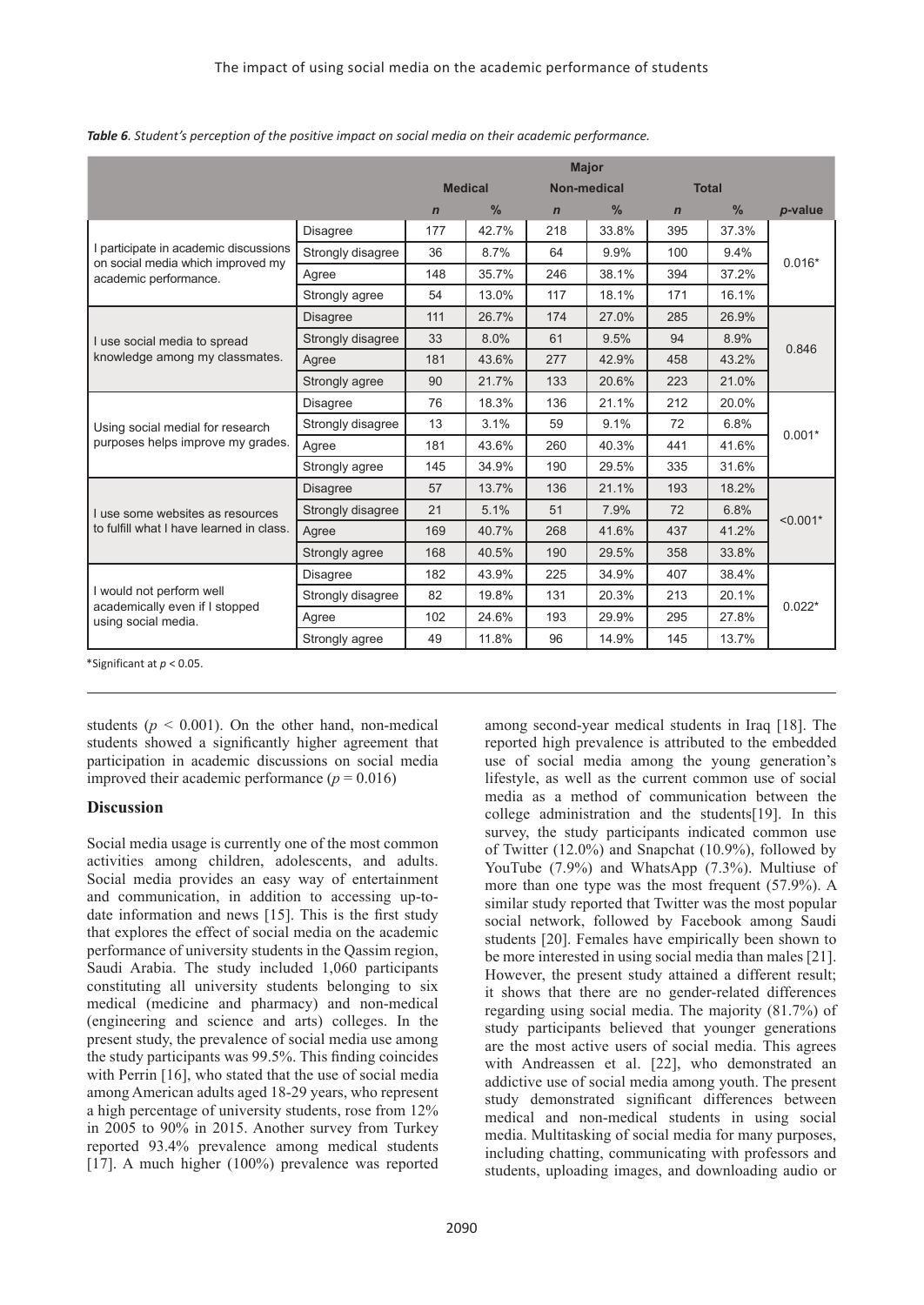video content, blogging, and conducting research and surveys, was more prominent among medical students, whereas the time spent on social media was comparable in both groups.

In the current study, there was a link between the type of social media used and the academic performance of the students. Students with a high GPA (4-4.5) reported greater use of WhatsApp and YouTube, whereas using Snapchat and Twitter was significantly associated with a lower GPA of 3.5-4. In accordance with this finding, an earlier study showed that Facebook users reported a lower GPA and fewer hours of studying [23]. Another study demonstrated that students with low GPA are more active on Facebook than students with a high GPA. They attributed this to a fact that students facing academic or social problems turn to Facebook as a way of distraction from the confronted difficulties [24]. Alternatively, there was no significant association between GPA and the frequency of daily social media use by medical students at King Saud University [25]. There is considerable debate regarding the impact of social media on the student's academic performance. Conflicting effects on college students have been reported. Therefore, over-generalizations regarding the impact of social media are not justified [26]. Interestingly, the majority of students realized that excessive use of social media affected their academic life  $(77.1\%)$  and their lifestyle  $(64.6.1\%)$ . They reported that social media distracted them from college (69.9%). Similarly, Alwagait et al. [20] investigated the role of social media on the academic performance of 108 Saudi students. Sixty percent of the respondents reported that the excessive use of social media had a negative impact on their performance. Furthermore, the majority of senior high school students in Ghana attributed their low grades to the use of social media [27]. Another study included tertiary students in Ghana who reported adverse impacts of WhatsApp on their performance. They attributed this to a lack of concentration during lecture times and difficulty in balancing between online activities and academic preparation [28].

The positive impact of social media on academic performance was recognized by a high percentage of study participants. There was an agreement that participation in academic discussions on social media improved their academic performance (53.3%), helped them to spread knowledge among their classmates (62.2%), and improved their grades through using social media for research purposes (73.2%) and to fulfill what they have learned in class (75%). Similarly, the majority of participants from the Nile University, Egypt, indicated using social media in sharing information with classmates, following the latest developments in their field through social media [29].On the other hand, a higher percentage (88.58%) of medical students in India believed that social media usage has a positive impact on their academic performance [30]. Furthermore,

Dumpit and Fernandez [32] suggested that social media use encourages independent self-directed learning again and the active production of knowledge. Thus, it is obvious that the wise use of social media for educational and constructive purposes has a positive influence on students' academic performance. On the other hand, improper use can affect students' academic performance negatively.

There were some differences between medical and non-medical students regarding their recognition of the impact of social media. Awareness of negative effects on the student's lifestyle and distraction from colleges was more significantly higher among medical students. Furthermore, the reported positive impact of social media by medical students was mainly linked to using these media for research purposes, while non-medical students mainly improved their academic performance through participation in academic discussions. On the other hand, medical students in King Saud University identified entertainment (95.8%), staying up-to-date with news  $(88.3\%)$ , and socializing  $(85.5\%)$  as the main reasons for using social media, while using for academic studies was much lower (40%) [25].

# **Conclusion**

Social media usage for academic purposes is high among Qassim University students. Most students are aware of its positive as well as negative influences on their academic performance. Positive effects include using social media for research purposes and communication with their classmates, while distraction from college and changing their lifestyle represented the main negative drawbacks. Significant differences in the behavior of students from medical and non-medical colleges were identified

#### **List of Abbreviations**

GPA Grade point average

#### **Conflict of interest**

The authors declare that there is no conflict of interest regarding the publication of this article.

#### **Funding**

None.

# **Consent to participate**

Informed consent was signed by all the participants.

### **Ethical Approval**

Ethical approval was obtained from Institutional review board (IRB) from the Ethical Committee at Qassim University during academic year 1441-1442 269 Hijri/2019-2020, letter no: 19-02-04.

#### **Author details**

Ali Elsayed Mansour<sup>1,2</sup>, Homood Mohammad M Almutairi<sup>3</sup>, Ibrahim Sulaiman Alwehaibi<sup>3</sup>, Asim Nizar Saleh Alshowaiman<sup>3</sup>, Mohammed Abdullah Mohammed Alsaif<sup>3</sup>, Essa Ghallab A. Almutairi<sup>3</sup>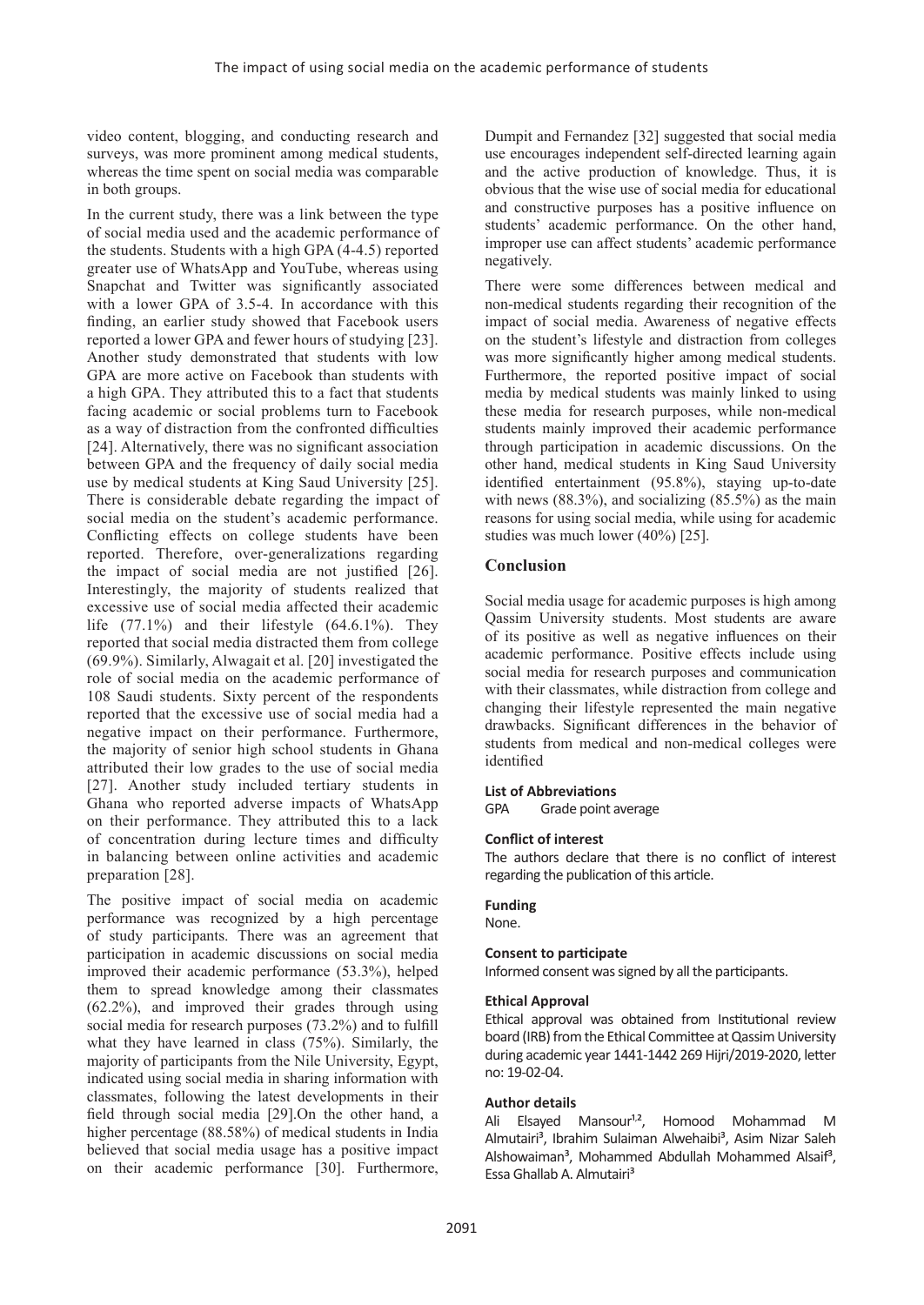- 1. Department of Family and Community Medicine, Qassim University, Unaizah College of Medicine, Unaizah, Saudi Arabia
- 2. Public Health and Community Medicine Department, Damietta Faculty of Medicine, Al- Azhar University, Cairo, Egypt
- 3. Unaizah College of Medicine, Qassim University, Unaizah, Saudi Arabia

#### **References**

- 1. Chen E, Divall M. Social media as an engagement tool for schools and colleges of pharmacy. Am J Pharm Educ. 2018;82(4):6562. <https://doi.org/10.5688/ajpe6562>
- 2. Carroll BCL, Bruno K. Social media and free open access medical education: the future of medical and nursing education? Am J Crit Care. 2016;25(1):93–7.
- 3. Martin J, Martins RJ, Martin JD, Martins RJ, Naqvi S, Martin JD, et al. Media use predictors of online political efficacy among Internet users in five Arab countries Media use predictors of online political efficacy among Internet users in five Arab countries. Inf Commun Soc. 2018;21(1):129–46.
- 4. Rutter R, Roper S, Lettice F. Social media interaction, the university brand and recruitment performance. J Business Res. 2016;69(8):9.
- 5. Nevzat R, Amca Y, Tanova C, Amca H. Role of social media community in strengthening trust and loyalty for a university. Comput Human Behav. 2016;65:550–9. <https://doi.org/10.1016/j.chb.2016.09.018>
- 6. Ebrahimpour A, Rajabali F, Yazdanfar F, Azarbad R, Nodeh MR, Siamian H, et al. Social network sites as educational factors. Acta Inform Med. 2016;24(2):134–8. [https://doi.](https://doi.org/10.5455/aim.2016.24.134-138) [org/10.5455/aim.2016.24.134-138](https://doi.org/10.5455/aim.2016.24.134-138)
- 7. Gao K, Boyd C, Wiederhold MD, Wiederhold BK. VR mobile solutions for chronic stress reduction in young adults. Annu Rev Cybertherapy Telemedicine. 2014;199:88–93.
- 8. Makki E, Chang L. Understanding the effects of social media and mobile usage on e-commerce: an exploratory study in Saudi Arabia. Eur Manag Rev. 2015;11(2):98–109.
- 9. Azizi SM, Soroush A, Khatony A. The relationship between social networking addiction and academic performance in Iranian students of medical sciences : a cross-sectional study. BMC Psychol. 2019;7:1–8. [https://doi.org/10.1186/](https://doi.org/10.1186/s40359-019-0305-0) [s40359-019-0305-0](https://doi.org/10.1186/s40359-019-0305-0)
- 10. Van den Eijnden R, Koning I, Doornwaard S, van Gurp F, Ter Bogt T. The impact of heavy and disordered use of games and social media on adolescents' psychological, social, and school functioning. J Behav Addict. 2018;7(3):697– 706. <https://doi.org/10.1556/2006.7.2018.65>
- 11. Al-Rahmi W, Othman M. The impact of social media use on academic performance among university students: a pilot study. J Inf Syst Res Innov. 2013;4(12):1–0. [https://](https://doi.org/10.1080/20450249.2013.11873868) [doi.org/10.1080/20450249.2013.11873868](https://doi.org/10.1080/20450249.2013.11873868)
- 12. Mehmood S, Taswir T. The effects of social networking sites on the academic performance of students in college of applied sciences, Nizwa, Oman. Int J Arts Commer. 2013;2(1):111–25.
- 13. Maqableh M, Rajab L, Quteshat W, Masa'deh RE, Khatib T, Karajeh H. The impact of social media networks websites usage on students' academic performance. Cairo, Egypt: The American University in Cairo; 2015.
- 14. Paul JA, Baker HM, Cochran JD. Effect of online social networking on student academic performance. Comput Human Behav. 2012;28(6):2117–27. [https://doi.](https://doi.org/10.1016/j.chb.2012.06.016) [org/10.1016/j.chb.2012.06.016](https://doi.org/10.1016/j.chb.2012.06.016)
- 15. Vorderer P. Krömer N, Schneider FM. Permanently onlinepermanently connected: explorations into university students' use of social media and mobile smart devices. Comput Human Behav, 2016;63:694–703. [https://doi.](https://doi.org/10.1016/j.chb.2016.05.085) [org/10.1016/j.chb.2016.05.085](https://doi.org/10.1016/j.chb.2016.05.085)
- 16. Perrin A. Social Networking Usage: 2005–2015. Pew Research Center; October 2015. Available from: [http://](http://www.pewinternet.org/2015/10/08/2015/Social-Networking-Usage-2005-2015/) [www.pewinternet.org/2015/10/08/2015/Social-](http://www.pewinternet.org/2015/10/08/2015/Social-Networking-Usage-2005-2015/)[Networking-Usage-2005-2015/](http://www.pewinternet.org/2015/10/08/2015/Social-Networking-Usage-2005-2015/)
- 17. Avcı K, Çelikden SG, Eren S, Aydenizöz D. Assessment of medical students' attitudes on social media use in medicine: a cross-sectional study. BMC Med Educ. 2015;15(1):18. [https://doi.org/10.1186/s12909-015-](https://doi.org/10.1186/s12909-015-0300-y) [0300-y](https://doi.org/10.1186/s12909-015-0300-y)
- 18. Alahmar AT. The impact of social media on the academic performance of second year medical students at College of Medicine, University of Babylon, Iraq. J Med Allied Sci. 2016;6(2):77. <https://doi.org/10.5455/jmas.236927>
- 19. Junco R, Elavsky CM, Heiberger G. Putting twitter to the test: assessing outcomes for student collaboration, engagement and success. Br J Educ Technol, 2013;44(2):273–87. [https://doi.org/10.1111/j.1467-](https://doi.org/10.1111/j.1467-8535.2012.01284.x) [8535.2012.01284.x](https://doi.org/10.1111/j.1467-8535.2012.01284.x)
- 20. Alwagait E, Shahzad B, Alim S. Impact of social media usage on students academic performance in Saudi Arabia. Comput Human Behav, 2015;51:1092–7. [https://](https://doi.org/10.1016/j.chb.2014.09.028) [doi.org/10.1016/j.chb.2014.09.028](https://doi.org/10.1016/j.chb.2014.09.028)
- 21. Ularu V. Gender differences in online media usage. J Res Gend Stud. 2014;4(1):961–6.
- 22. Andreassen CS, Pallesen S, Griffiths MD. The relationship between addictive use of social media, narcissism, and self-esteem: findings from a large national survey. Addict Behav. 2017;64:287–93. [https://doi.org/10.1016/j.](https://doi.org/10.1016/j.addbeh.2016.03.006) [addbeh.2016.03.006](https://doi.org/10.1016/j.addbeh.2016.03.006)
- 23. Kirschner PA, Karpinski AC. Facebook® and academic performance. Comput Human Behav. 2010;26(6):1237– 45.<https://doi.org/10.1016/j.chb.2010.03.024>
- 24. Michikyan M, Subrahmanyam K, Dennis JJ. Facebook use and academic performance among college students: a mixed-methods study with a multi-ethnic sample. Comput Human Behav, 2015;45:265–72 [https://doi.](https://doi.org/10.1016/j.chb.2014.12.033) [org/10.1016/j.chb.2014.12.033](https://doi.org/10.1016/j.chb.2014.12.033)
- 25. AlFaris E, Irfan F, Ponnamperuma G, Jamal A, Van der Vleuten C, Al Maflehi N, et al. The pattern of social media use and its association with academic performance among medical students. Med Teach. 2018;40(Sup1):S77–82. <https://doi.org/10.1080/0142159X.2018.1465536>
- 26. Lepp A, Barkley JE, Karpinski AC. The relationship between cell phone use and academic performance in a sample of US college students. Sage Open. 2015;5(1):1–9. https:// doi.org/10.1177/2158244015573169